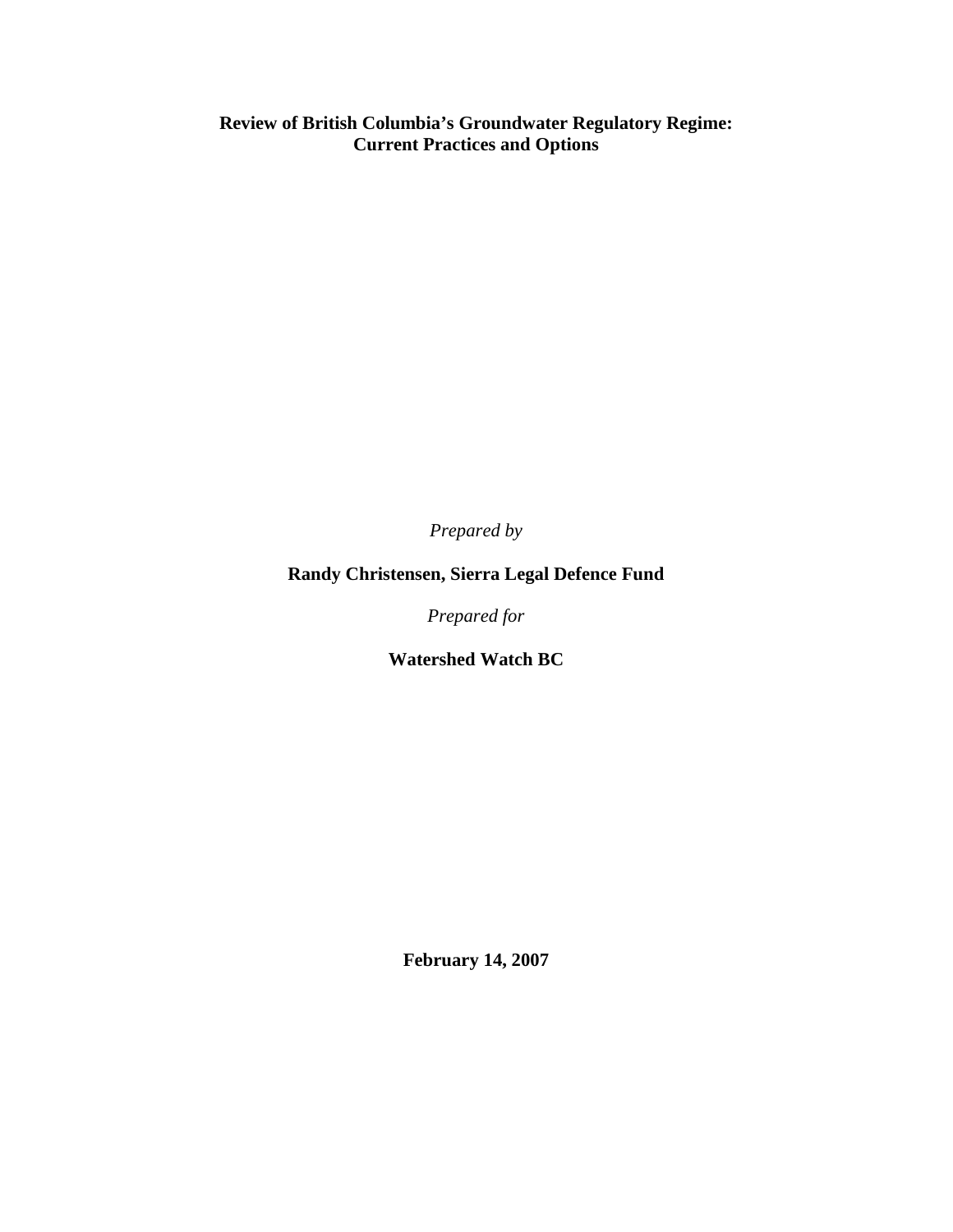#### *Scope of this Report*

This assessment was prepared as part of Watershed Watch's larger project on groundwater and wild Pacific salmon supported by the Walter and Duncan Gordon Foundation (www.watershedwatch.org and www.gordonfn.org). The purposes of this assessment are to:

- describe the current state of groundwater regulation in British Columbia;
- examine the implications of current groundwater regulation for fish;
- explore the regulation of surface water licensing and assess the implications of extending the current regulatory system to groundwater regulation; and
- with reference to other Canadian and international jurisdictions, to describe regulatory options available to the Government of British Columbia to protect groundwater.

#### *Summary*

 $\overline{a}$ 

British Columbia has one of the least developed groundwater regulation regimes in North America. Only a few short years ago groundwater use in British Columbia was virtually unregulated.

In 2004, the government enacted the *Groundwater Protection Regulation* (the GPR)*.* The GPR sets qualifications for those working on wells or pumps, established a registry of qualified well drillers and pump installers and specifics some basic practices and safeguards that must be followed during the well installation and deactivation process. The GPR also requires the registration of wells that will be used for water supply and limited reporting for other types of wells. While these requirements are positive steps, most aspects of groundwater protection remain unregulated.

The absence of a comprehensive regulatory approach has significant consequences for fish. The interconnection between groundwater and surface water bodies supporting fish habitat has long be recognized by hydrologists and addressing the interconnection is increasingly a standard regulatory feature in many jurisdictions<sup>1</sup>. In British Columbia however, proposed groundwater exploration and extraction is largely unassessed and unregulated. In other words, provincial officials have no way of even assessing the full extent of groundwater usage, let alone regulating groundwater use to mitigate environmental impacts. Our examination of other legislation governing water use and fish does not reveal any alternate means of addressing the impacts of groundwater usage.

The extraction and use of surface water is regulated in British Columbia. The British Columbia regime is based upon a "prior allocation" model which grants priority to water use based on the

<sup>&</sup>lt;sup>1</sup> Douglas, T. 2006. *Review of Groundwater-Salmon Interactions in British Columbia*. Watershed Watch Salmon Society. 2006.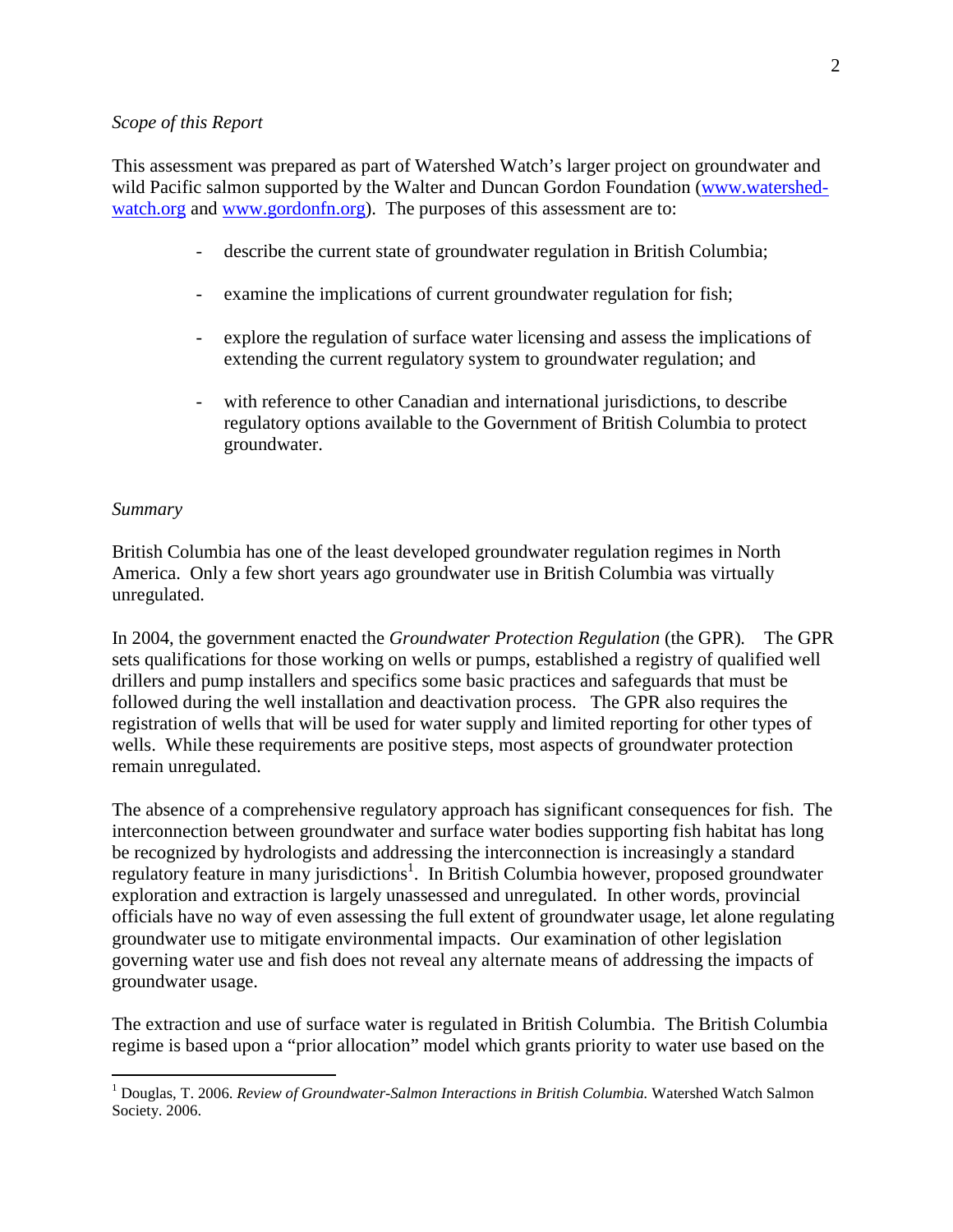date of first use. Currently, surface water regulation does not protect fish or the environment sufficiently or consistently. The regime also fails to encourage the sustainable and efficient use of water. Thus, the extension of the current licensing system to groundwater – without modification – is not desirable.

The assessment concludes by identifying a number of regulatory options available to the government of British Columbia. Identified options could assist in attaining the objectives of: minimizing conflict arising from groundwater use (with other users or the environment); protecting the quality of groundwater; and encouraging the sustainable and efficient use of groundwater.

## *Sections in this Analysis:*

- I. Current Regulation of Groundwater in British Columbia
- II. Implications of Current Groundwater Regulation for Fish
- III. Jurisdiction of the Government of British Columbia to Regulate Groundwater

IV. Regulation of Surface Water Rights in British Columbia and Potential Implications for Groundwater Usage

V. Regulatory Options for Groundwater Management in British Columbia

## **I. Current Regulation of Groundwater in British Columbia**

With the exception of requirements specifying training and qualifications for those who drill wells and reporting of some new well construction (discussed below), siting, capacity and quantity withdrawals of groundwater are unregulated. As discussed below, groundwater use may be evaluated under the British Columbia *Environmental Assessment Act* and the *Utilities Act.*

The limited regulation of well drillers was only brought into force in 2004. The provisions are contained in the *Groundwater Protection Regulation* promulgated under the *Water Act*, and sets qualifications for those working on wells or pumps, established a registry of qualified well drillers and pump installers and specifies some basic practices and safeguards that must be followed during the installation and deactivation process.<sup>2</sup>

The regulation also imposes reporting requirements for the construction of certain categories of wells. The GPR requires well construction reports for water supply wells (both domestic and non-domestic) as well as one class of injection well (permanent, vertical wells) and one class of dewatering wells (permanent, vertical wells).<sup>3</sup>

 2 British Columbia Reg. 299/2004, Part 1, App. A

<sup>3</sup> British Columbia Reg. 299/2004, Schedule 2.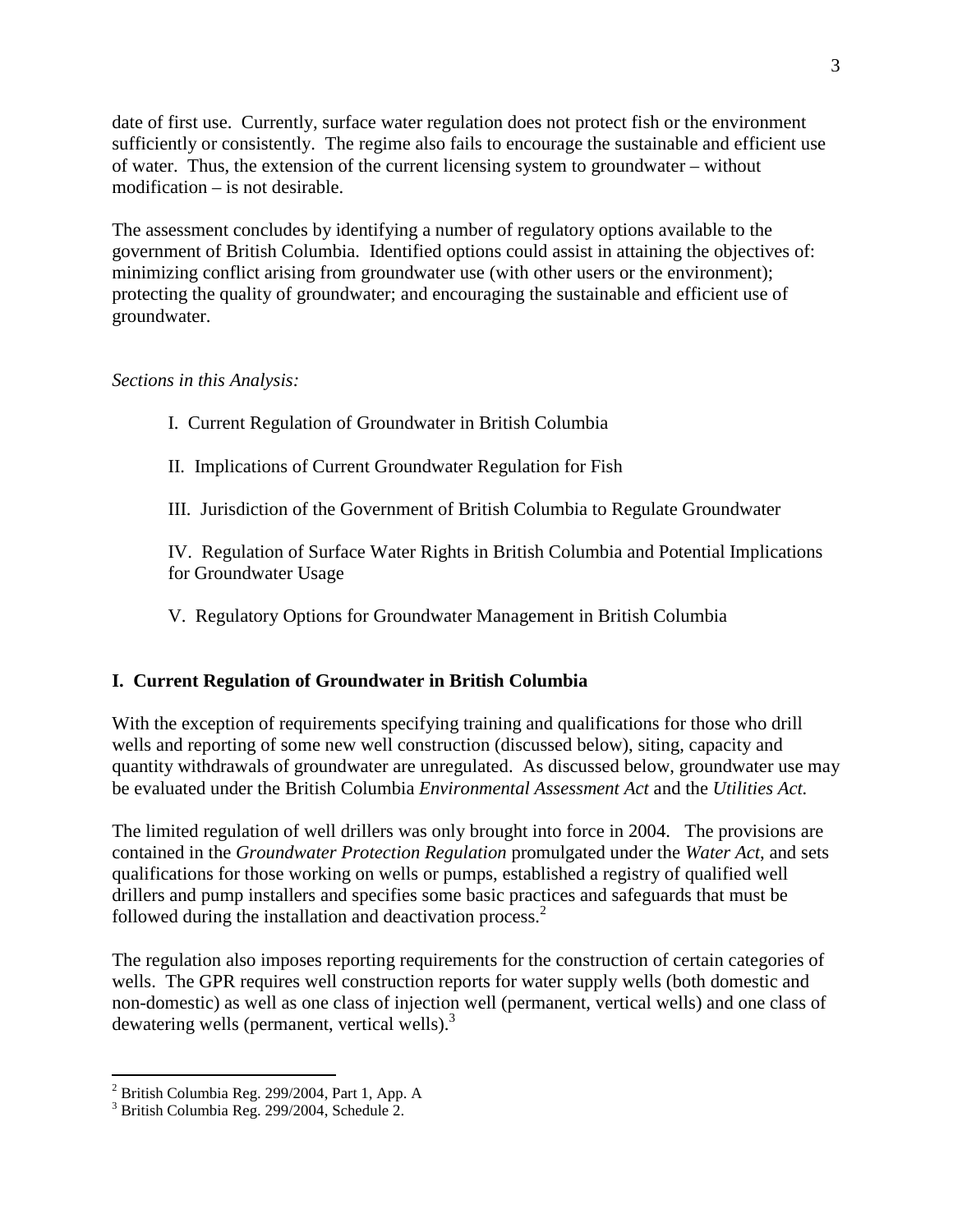These developments, while positive, still leave British Columbia with an underdeveloped regulatory scheme. The failure to exercise government oversight results in missed opportunities to address important concerns, such as:

- assessing the potential effect of groundwater usage on existing users, the environment and the long terms sustainability of the aquifer;
- examining hydrologic connections between groundwater sources and threaten aquatic ecosystems;
- managing rates of aquifer depletion (or "mining");
- ensuring the prevention of salt water intrusion in coastal areas;
- review of the location of groundwater extraction to manage quality and quantity concerns;
- metering and reporting of groundwater use;
- review of the purpose and efficiency of proposed groundwater uses;
- ensuring protection of aquatic ecosystems; and
- creating an administrative process for the purpose of preventing or resolving conflicts between users.

Proposed groundwater extraction in British Columbia may be subject to environmental assessment under the British Columbia *Environmental Assessment Act* where it is part of a larger project that triggers an assessment, or where it is a groundwater extraction project with an extraction capacity greater than 75 litres per second. Within that context, the British Columbia Ministry of Environment has identified the following impacts of groundwater extraction:

- 1. Reductions in streamflow and surface water availability including effects on low flow regimes, lakes and springs, fully recorded streams and fisheries habitat in particular spawning beds.
- 2. Interception of ground water flow critical for maintenance of forest and grasslands habitat, wetlands and fisheries habitat in particular spawning beds.
- 3. Interference with licensed water users.
- 4. Interference with existing wells. For example, reduced capacity of domestic wells.
- 5. Sea water intrusion in coastal areas resulting in water quality degradation impacts on other users including shellfish beds and fish habitat.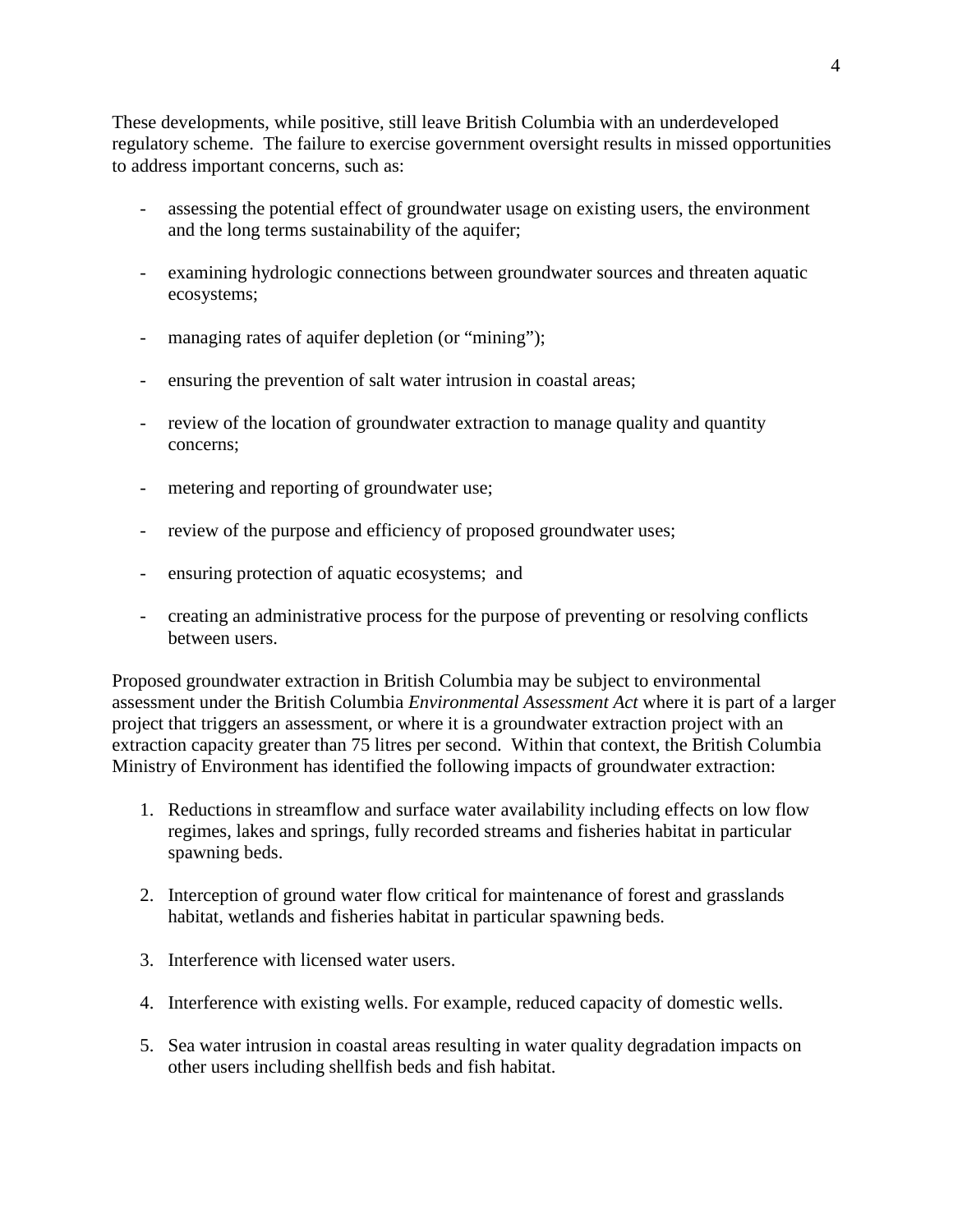- 6. Non-sustainable extraction or aquifer mining where extraction exceeds replenishment reducing water availability for all users of the aquifer.
- 7. Land stability and subsidence, including but not limited to development of sinkholes.
- 8. Property damage, flooding or siltation caused by uncontrolled flowing artesian wells.
- 9. Impacts of an increase in extraction rate.
- 10. Impacts upon existing agriculture and silviculture activities.
- 11. Impacts on water availability for land in the Agricultural Land Reserve that currently is not irrigated or does not have a water supply.<sup>4</sup>

Although the government of British Columbia recognizes these potential impacts in an environmental assessment context, most groundwater usage occurs without any consideration or mitigation of these impacts. British Columbia is the only jurisdiction in Canada that does not have a groundwater licensing requirement for groundwater use above a defined threshold level.<sup>5</sup>

The identified impacts are only considered for the small number of projects that trigger review by the Environmental Assessment Office (50 for the year 2005, and not all of those projects involved the use of groundwater). <sup>6</sup> In comparison, it is estimated that British Columbia has over 100,000 wells, but the precise number is not known due to a lack of reporting requirements.<sup>7</sup> While the framework set out under the ambit of the *Environmental Assessment Act* has many positive aspects (see Appendix 1), it is not adequate to protect groundwater in British Columbia. As noted, the review only applies in a small number of cases. Moreover, even if a review is conducted, there are no minimum standards that must be met or maintained when groundwater use is allowed.

Additionally, certain classes of water providers are required to obtain a Certificate of Public Convenience and Necessity, which is granted by the Comptroller of Water Rights (under authority from the *Water Utility Act* and the *Utilities Commission Act*). As part of the application process, the siting, capacity and water quality of proposed groundwater extraction may be examined. The purpose of this inquiry is to ensure the reliable delivery of safe drinking water, not to evaluate the environmental effects of the proposal.

<u>.</u>

<sup>&</sup>lt;sup>4</sup> Framework for a Hydrogeologic Study in support of an Application for an Environmental Assessment Certificate under the *Environmental Assessment Act* and Regulations

<sup>5</sup> Nowlan, L., *Buried Treasure* (Walter and Duncan Gordon Foundation, Toronto, Canada) 2005, p. 39.

<sup>&</sup>lt;sup>6</sup> Ground water extraction may be a project in of itself (for example for municipal water supplies) or a component of other major projects such as pulp and paper mills, mining projects, fish hatcheries, resorts. Where ground water extraction is being proposed from one or more wells at a combined rate of 75 litres or more per second, Government guidelines suggests that the Environmental Assessment Office should be contacted with regard to the reviewability of the project under the *Environmental Assessment Act*.

<sup>7</sup> *Buried Treasure,* p. 36.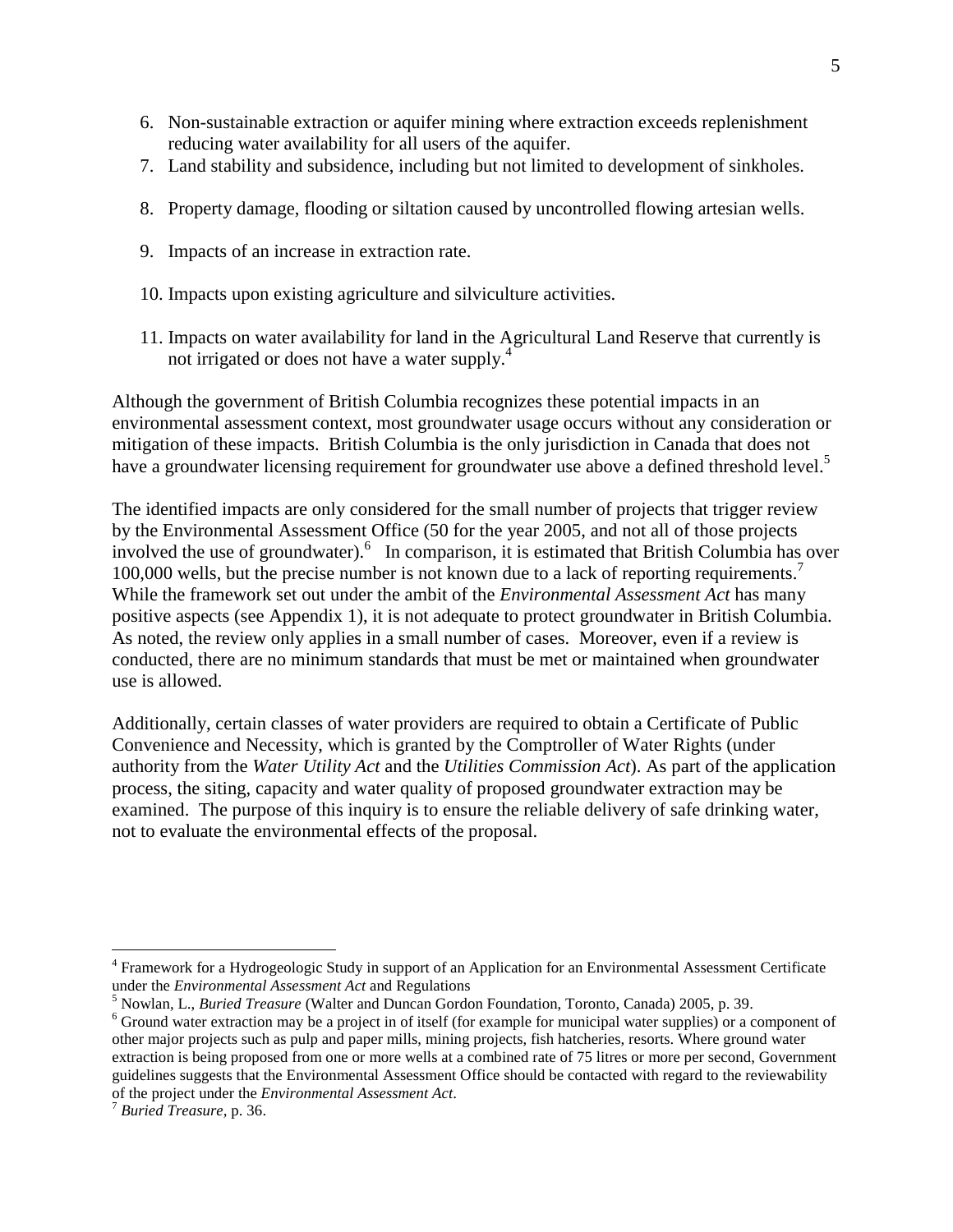### **II. Implications of Current Groundwater Regulation for Fish**

British Columbia's *Groundwater Protection Regulation* contains requirements aimed at welldriller qualifications and well construction and closure, which generate benefits primarily for drinking water safety. While these provisions may protect water quality in a general way, they do nothing to address quantity impacts of groundwater use.

The identification of newly drilled wells does provide some information regarding the extent of groundwater use and development in British Columbia, but the Ministry does not require the reporting of the capacity of the drilled well, nor further reporting of actual usage.

In other words, serious impacts on productivity of fish bearing streams may occur without any evaluation or oversight in most cases. Thus fisheries concerns are effectively ignored under the current governance approach.

Other provincial and federal legislation does not remediate the failings of current groundwater regulation. As noted below, the provincial *Fish Protection Act* allows for consideration of fish and fish habitat concerns in water licencing decisions as well as allowing measures requiring the reductions in water used pursuant to surface water licences (where a "water management plan" is created under the *Water Act*). No water management plans have yet been completed in BC under this new part of the Water Act: one is currently under preparation in the Township of Langley.

The FPA provides that:

### **Fish and fish habitat considerations in licensing decisions**

**5** (1) Subject to the regulations, in making a decision on an application for a licence, an approval or an amendment to a licence or an approval, the comptroller or regional water manager may:

(a) consider impact on fish and fish habitat, and

(b) include conditions respecting fish and fish habitat in the licence, approval or amendment.

(2) Without limiting subsection (1), for the purposes of

(a) monitoring the impact of water use or diversion by the licensee on fish and fish habitat, or

(b) verifying the information in relation to fish and fish habitat used in determining whether to issue the licence, approval or amendment,

a licence, approval or amendment may include conditions that the holder of the licence or approval construct, install, operate, maintain and provide data from a streamflow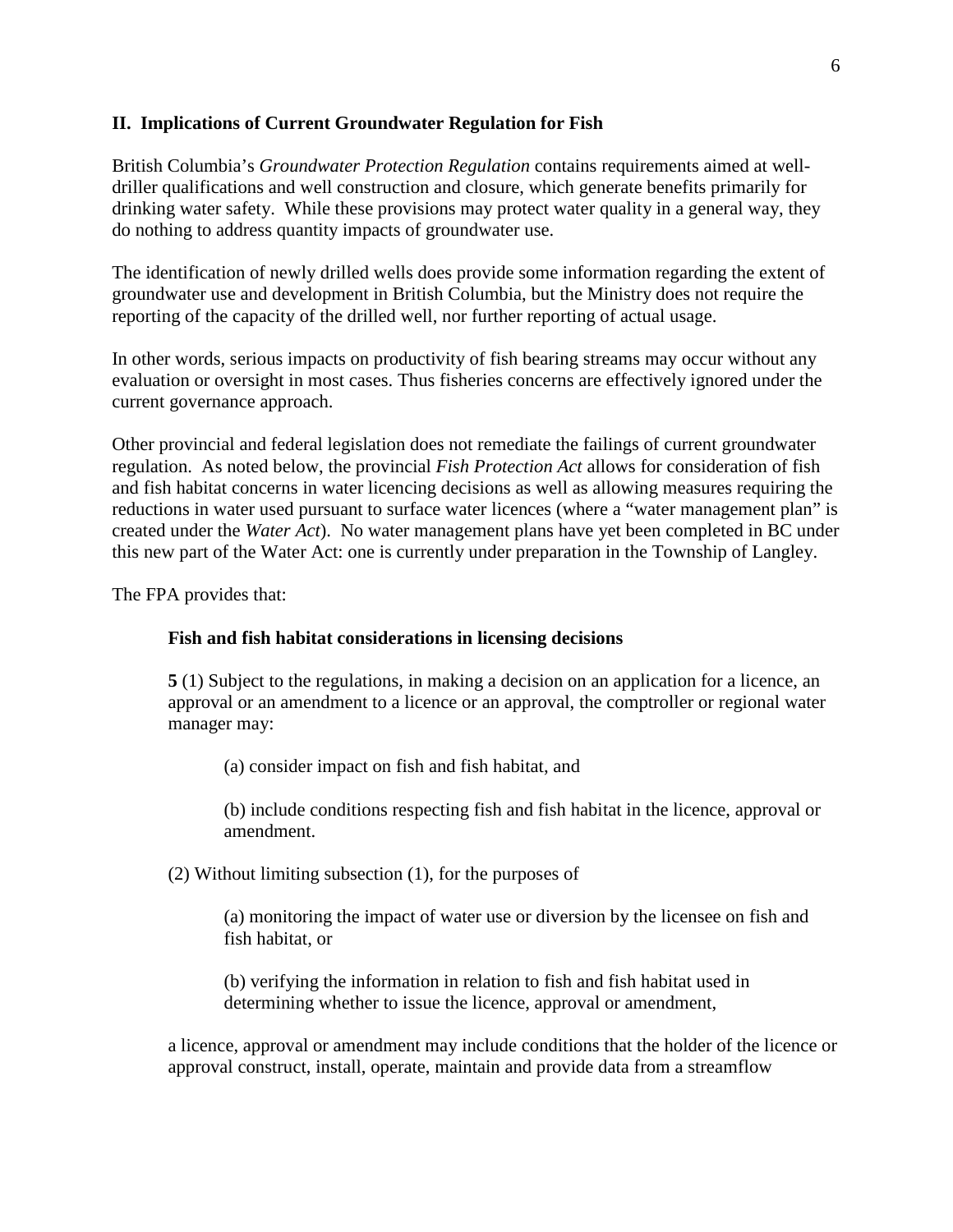measuring device in accordance with the directions of the comptroller or regional water manager.

These protections may not be invoked to protect fish or the environment from the impacts of groundwater extraction because licenses are only required for surface water extraction.

The federal *Fisheries Act* could be invoked against groundwater usage that harmfully alters, disrupts or destroys fish habitat. In practice however, the challenges in linking damage to fish habitat to groundwater extraction has meant the habitat protection provisions of the *Fisheries Act* are seldom invoked. In one instance, an environmental organization launched a private prosecution targeting groundwater extraction in the Oak Ridges Moraine area of Ontario.<sup>8</sup> The federal crown stayed this prosecution.<sup>9</sup>

# **III. Jurisdiction of the Government of British Columbia to Regulate Groundwater**

The Government of British Columbia has clear jurisdiction to regulate the use of groundwater, including managing its exploitation to minimize harm to fisheries and the environment.

The jurisdiction derives from powers granted to the provinces (as opposed to the federal government) in the *Constitution Act of 1867*. These powers are in relation to:

- regulating property and civil matters (including land use);
- "local works and undertakings";
- Crown lands;

-

- ownership of natural resources;
- jurisdiction over municipalities;
- matters of a "merely local or private nature"; and
- natural resources, forestry and electrical energy.

British Columbia has already exercised this jurisdiction with respect to surface waters (see next section) and would not face any jurisdictional constraints that do not apply to surface water. It is important to note that other provinces have regulated groundwater.

<sup>9</sup>York Durham Sewage System Press Release, "Attorney General of Canada halts private prosecution against the Regional Municipality of York", November 18, 2005. Found at: http://www.york.ca/NR/rdonlyres/knybtanxgbrwxe6qz4wdq33km4qk6cijgajh7cveu4s3eqhfbo3npxp7qpv3la5o6m7n pl5anw3g2lqtvxq2ds6y4g/November+18-Media+Release-Private+Prosecution+dismissed.pdf

<sup>8</sup>Environmental Defence Press Release, "Major Environmental Prosecution Filed Against York Region" , July 9, 2004, found at: http://www.environmentaldefence.ca/pressroom/releases/20040709.htm .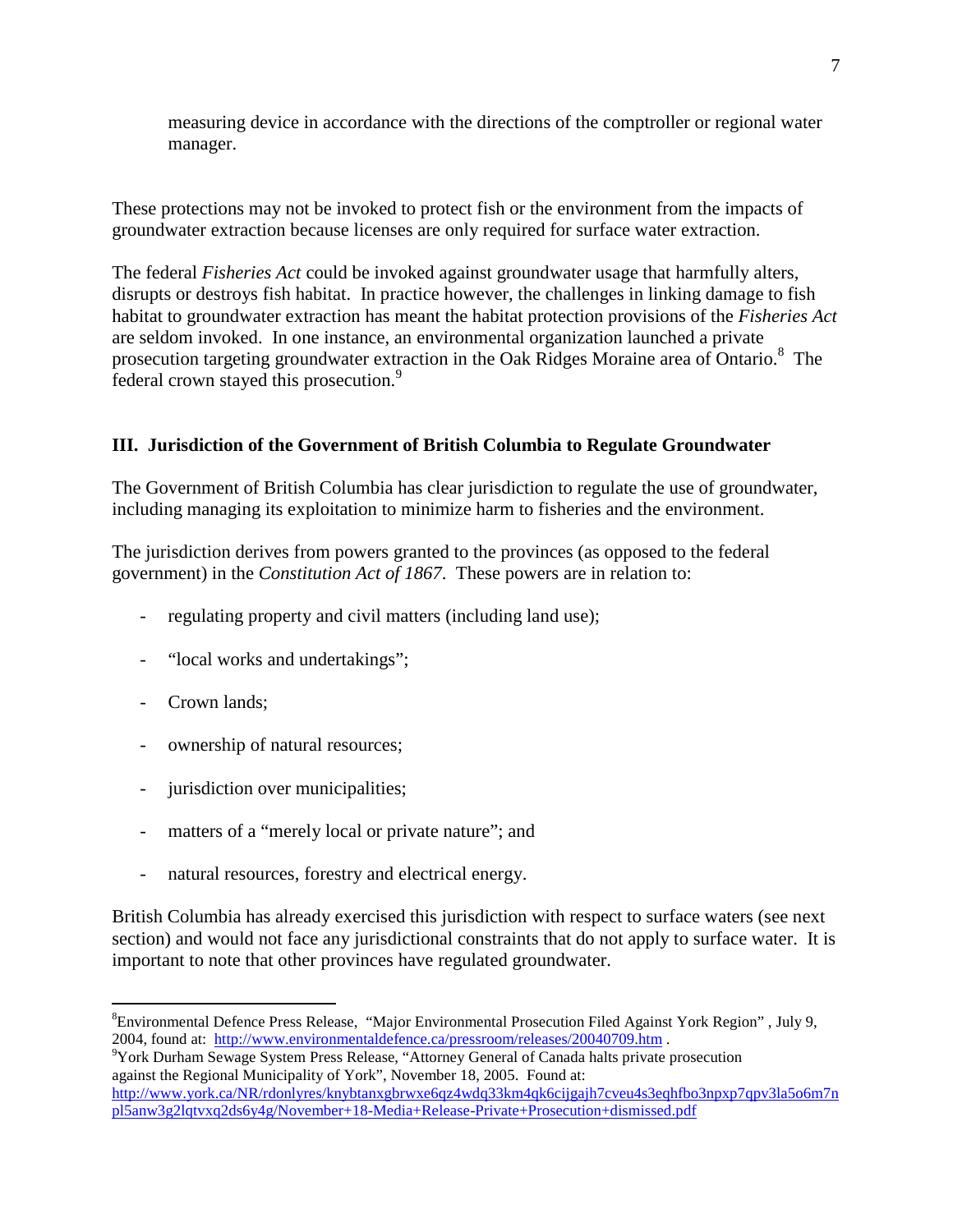The *Water Protection Act* affirms the province's ownership of the ground water resource and restricts the bulk export of ground water. Section 3 of the *Water Protection Act* states:

#### **Water vested in the government**

**3** (1) The property in and the right to the use and flow of all the water at any time in a stream in British Columbia are for all purposes vested in the government, except only in so far as private rights have been established under this Act or under licences issued or approvals given under the *Water Act* or a former *Water Act*.

(2) The property in and the right to the use, percolation and any flow of ground water, wherever ground water is found in British Columbia, are for all purposes vested in the government and are conclusively deemed to have always been vested in the government.

British Columbia also has a statutory foundation for future regulation of groundwater. The *Water Act* contains a definition for groundwater **(**"'ground water' means water below the surface of the ground"). The *Water Act* clarifies that it does not currently apply to groundwater, but may in the future. Section 1.1 states:

#### **Application of Act to ground water**

**1.1** (1) Subject to a regulation under subsection (2), Part 2 *[Licensing, Diversion and Use of Water and Related Matters]* and Part 3 *[Water Users' Communities]* of this Act do not apply to ground water.

(2) The Lieutenant Governor in Council may, by regulation, fix a day on and from which some or all of Parts 2 and 3 of this Act apply to ground water in British Columbia or in an area of British Columbia the Lieutenant Governor in Council designates in the regulation.

(3) A regulation under subsection (2) may

(a) describe the area that it designates by any delineation of the area that adequately describes it including, for example, name, map, plan, legal description, reference to a stream, reference to an aquifer or other geological formation or part of one, depth or other dimension, or by any combination of methods, and

(b) modify or add to any provision of the Act or regulations as the Lieutenant Governor in Council considers necessary or advisable for the purpose of making some or all of Parts 2 and 3 effectively applicable to ground water.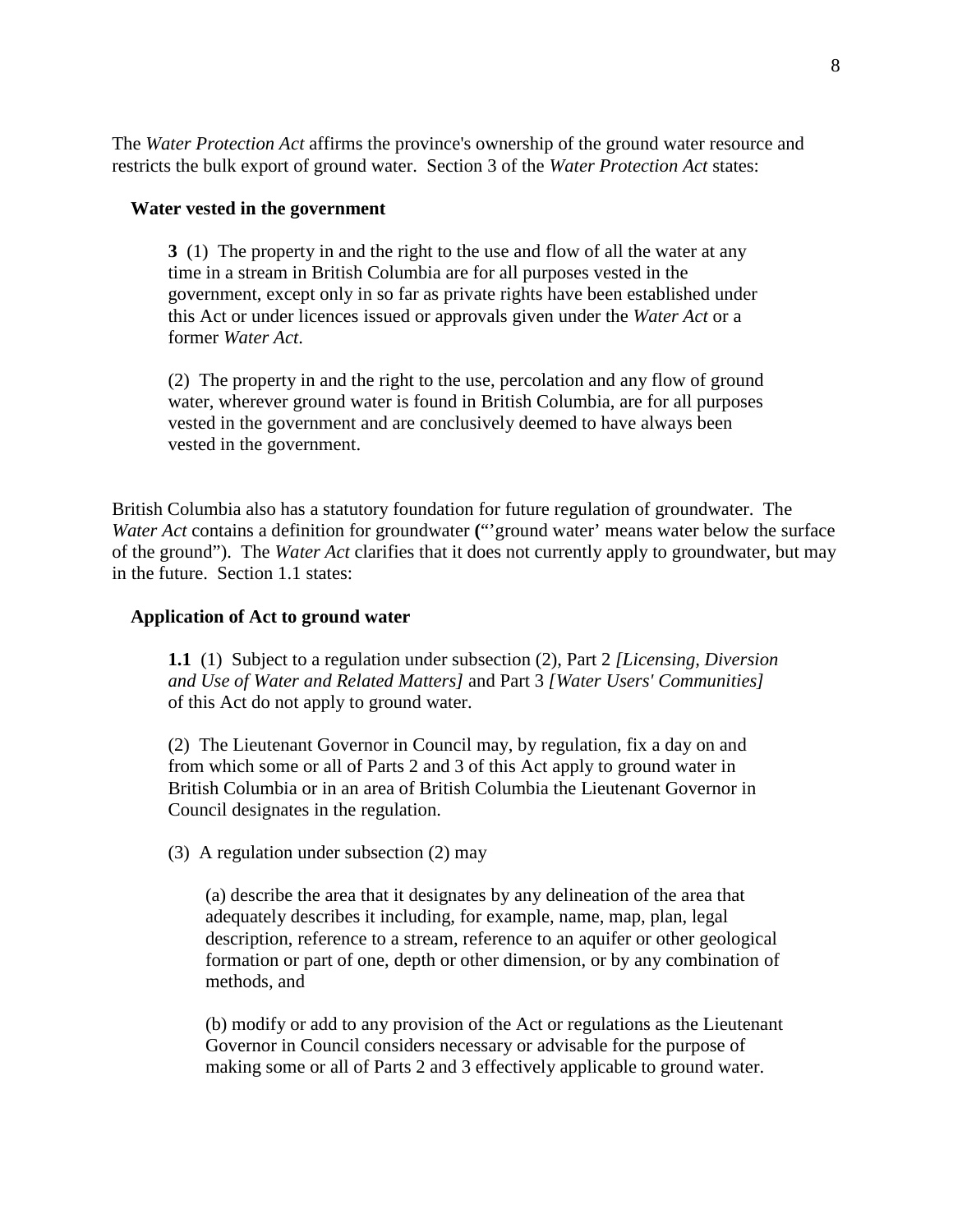The Government of British Columbia has also made a number of announcements suggesting further regulation of groundwater. Specifically, a "phase 2" and "phase 3" of the *Groundwater Protection Regulation* have been identified. Phase 2 will focus on well report requirements and phase 3 will focus on implementing water management plans in designated areas and other protection for aquifers.<sup>10</sup>

Also Part 4 of the *Water Act* allows for the creation of water management plans, which may apply to groundwater. Section 63(4) states that "terms of reference …for a proposed water management plan,…may include considerations relating to …ground water and surface water runoff not in a stream." Water Management Plans themselves may restrict well drilling,  $11$  but as noted above only one of these plans is under development and none have been completed.

Provincial jurisdiction over groundwater is not without limits though. Two such limitations – federal government jurisdiction and aboriginal water rights – are now discussed.

### *Federal Government Jurisdiction*

Federal government jurisdiction over groundwater is comparatively limited. The federal government would be directly involved in groundwater management on federal lands and native reserves. The federal government also has a number of enumerated powers under the *Constitution Act of 1867* that could conceivably create a role for the federal government in groundwater matters. These include powers in relation to:

- sea coast and inland fisheries;
- navigation and shipping;
- federal works and undertakings; and
- canals, harbours, rivers and lake improvements.

The exploitation of groundwater straddling provincial, territorial or international borders could give rise to federal jurisdiction. The federal government power in relation to international or interprovincial "works and undertakings" has been interpreted to cover pipelines.

The federal government also possesses two broad powers in relation to criminal law and peace order and good government that might support federal action that impacts groundwater.

 $\overline{a}$ 

<sup>&</sup>lt;sup>10</sup> Brown, B. and Wei, M., Water Stewardship Division (British Columbia Ministry of the Environment); posted on www.waterbucket.ca, January 2006.

<sup>11</sup> *Water Act,* s. 66.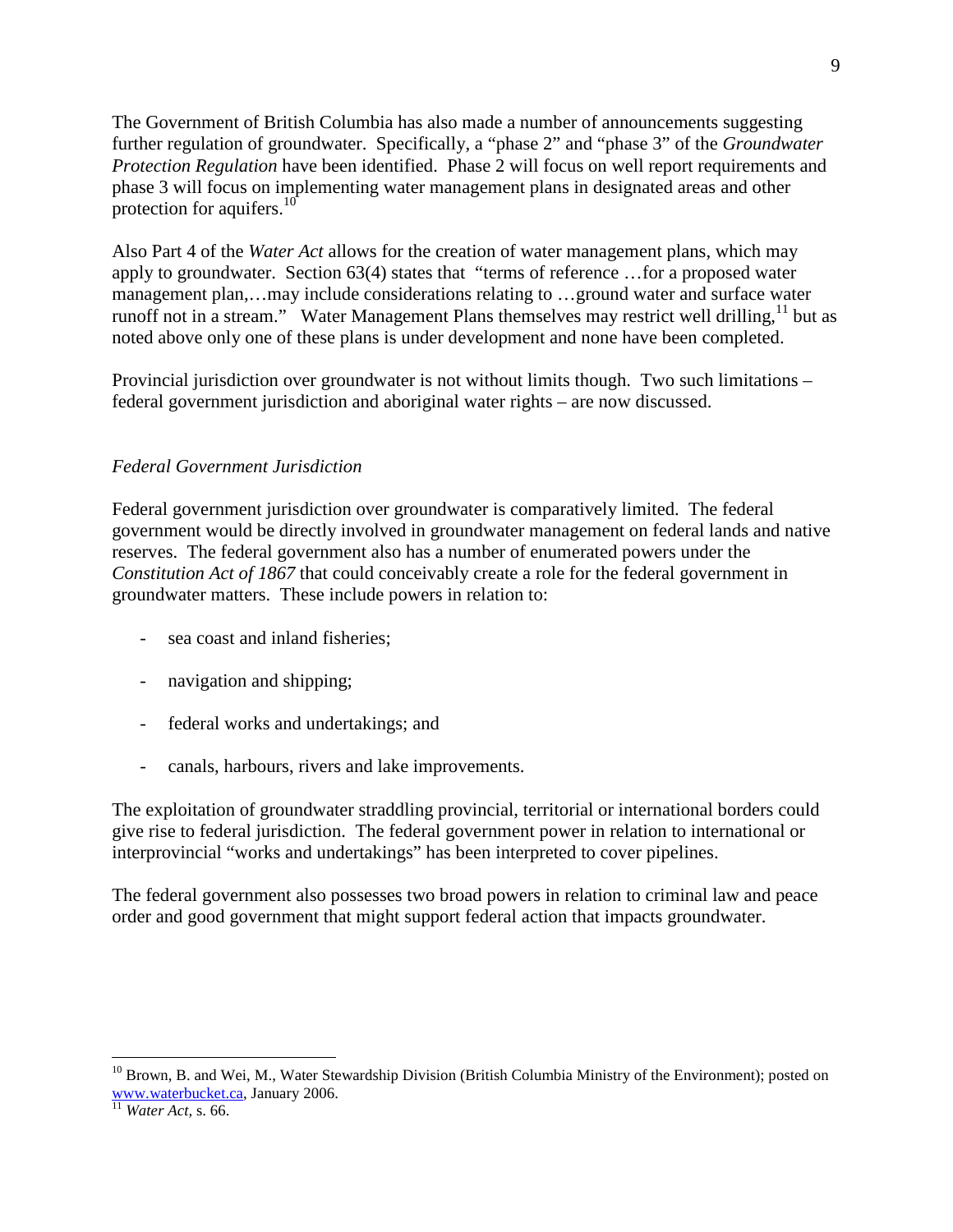### *Aboriginal Rights to Groundwater*

Both surface and groundwater are the subjects of aboriginal rights claims. Establishment of rights may come through the settlement of treaties, land claims or through judicial challenge. An aboriginal right to water could conceivably be embedded in another right, such as the "right to fish" or traditional use of a water body.

This is an unsettled, rapidly developing area of law and the rights themselves will be sitespecific, making it nearly impossible to offer any meaningful, general observations. However, it is clear that both provincial and federal actions impacting groundwater may run afoul of aboriginal water rights or claims.

# **IV. Regulation of Surface Water Rights in British Columbia and Potential Implications for Groundwater Usage**

Some aspects of surface water usage are regulated in British Columbia under the *Water Act*. As the *Water Act* asserts jurisdiction over groundwater (although it is not yet the subject of specific regulatory provisions), the *Act's* current regulation of surface water rights provide one potential model of regulation.

# *General Outlines of British Columbia's Surface Water Licensing System*

The most defining characteristic of British Columbia's water surface water licensing system is the codification of the prior allocation system, frequently described as "first in time, first in right".

Water licences delineate or restrict water use along a number of variables: the permissible quantity and timing of water use; the place of use; the purpose of use; the duration of the licence; and the licence's priority date.

The quantity of water that may be used under a licence is usually expressed as a volume over a specified period of time, ranging from second to annum.

The purposes of water use are defined in the *Water Act* and include conservation, domestic, industrial, irrigation, land improvement, mineral trading, mining, power, river improvement, storage and waterworks. $^{12}$ 

Newer licences issued under the *Water Act* are time limited, however, strong rights of renewal are recognized under the *Act* and the original issuance date remains constant when licences are renewed. Most older licences contained no expiry date and are referred to as being issued "in perpetuity".

The priority date assigned to a licence is a critical feature. British Columbia's water licencing system has codified "prior allocation" principles, sometimes described as "first in time, first in

<sup>&</sup>lt;u>.</u> <sup>12</sup> *Water Act,* s. 1.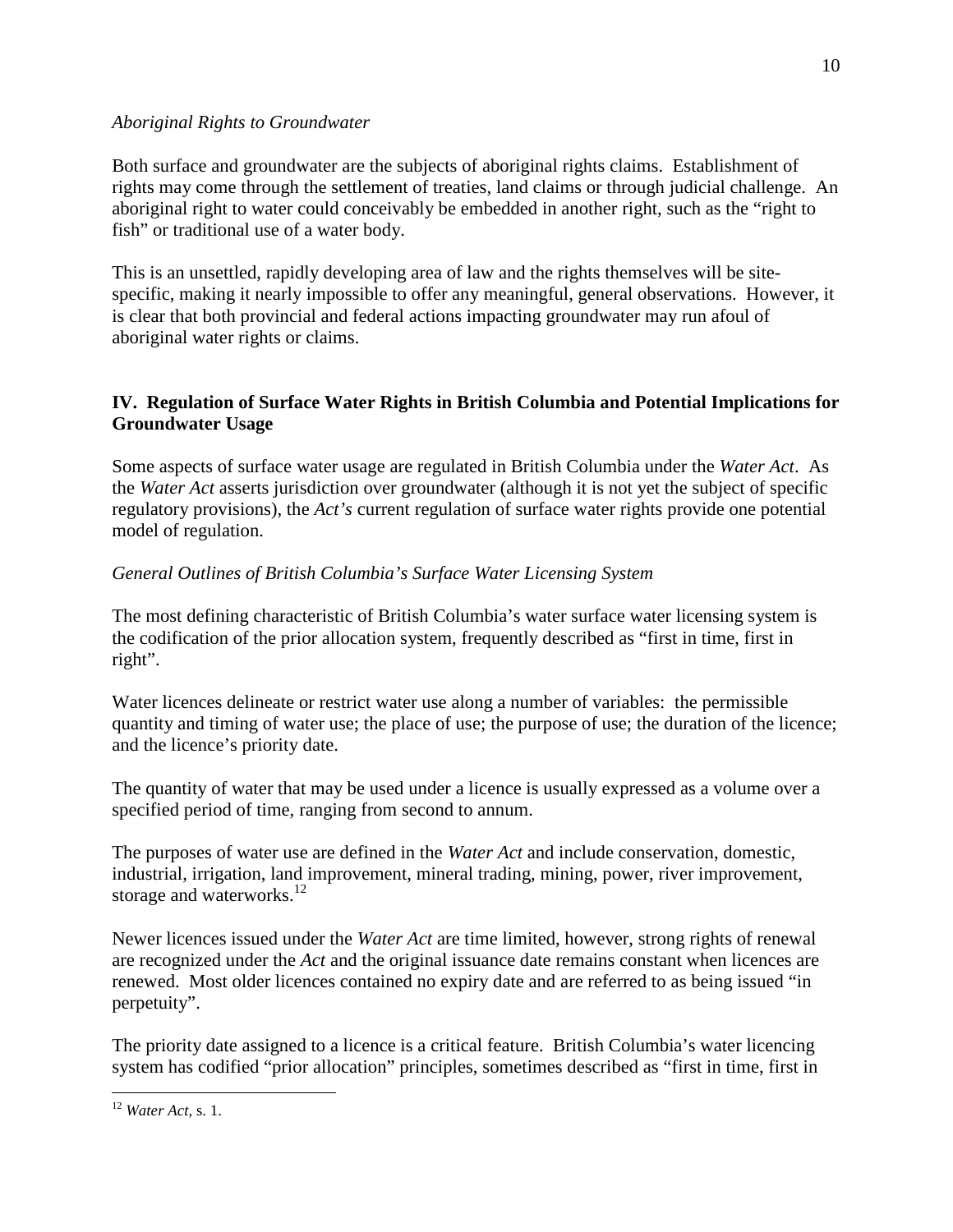right". Under this approach, in times of water scarcity the most senior licence (the licence with the earliest priority date) is entitled to extract its full allocation, prior to a more junior licence.

Although BC's *Water Act* ranks the priority of classes of use, this ranking would only become operable in the rare case that two water licences have the same priority date.

Water rental fees are charges for water used under a licence in British Columbia. Generally speaking, water use is not metered, and a licence holder simply estimates the quantity used during the past year and submits payment for the actual water used (not the licensed amount) during the year. Water rental fees vary according to the purpose of water use.

Rights obtained under licenses are appurtenant to land and pass automatically when an interest in land is transferred. Rights may be transferred to another user, in another place for another purpose, subject to regulatory approval.

Another relevant feature of British Columbia's surface water licencing systems is the "use it or lose it principle". Under s. 23, rights to surface water may be forfeited for nonuse. This is positive in that it provides a mechanism for phasing out water right thereby permitting reallocation of that water for other uses. However, this characteristic can also operate as a disincentive to conservation by promoting water use when not needed, just to maintain the legal right.

Under the *Water Act*, use of surface water for any purpose other than certain time limited or emergency withdrawals or small domestic use requires a water licence.<sup>13</sup>

## *Environmental Gaps in the Water Licensing Scheme*

Generally, the water licensing system does not undertake a rigorous assessment of the impact of a proposed water extraction. Unless a water source has been classified as water short or potentially water short, water licences are simply granted without formal assessment of the capacity of the water source to support the water use. Surface water uses that are part of proposed projects that trigger the *Environmental Assessment Act* may receive more rigorous scrutiny (discussed above).

Another deficiency is that the surface water licensing scheme lacks a proactive system to determine fisheries needs prior to licencing decisions, such as determinations of instream flow needs prior to applications being received. Some applications may be referred to other government departments which may lead to a further assessment of fisheries concerns.

Unlike most modern environmental statutes, the surface water licensing system does not provide public information rights or opportunities for further participation. Specifically, there are no public rights to be notified of water licence applications or to object to applications or appeal water licensing decisions. These rights are limited to riparian owners and others who hold water licences for the same water source.

 $\overline{a}$ 

<sup>13</sup> *Water Act* s. 8 and 42 (RSBC, [RSBC 1996] CHAPTER 483)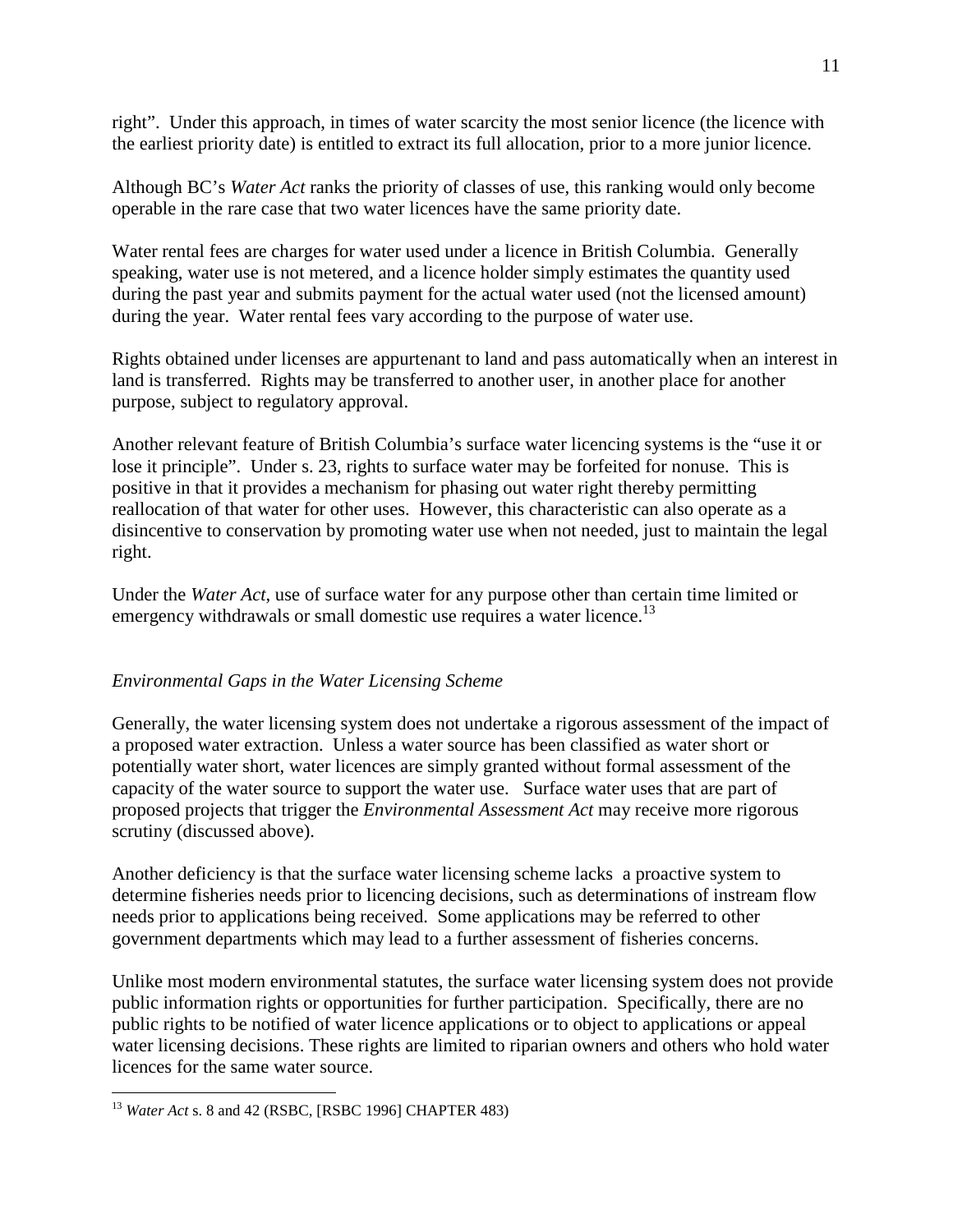Water use efficiency is not evaluated or made the subject of conditions in water licences.

## *Potential Application of Surface Water Licensing System to Groundwater*

In summary, British Columbia's surface water licensing system provides rules for obtaining the rights to use water and sets out a priority for users that would apply to resolve conflicts arising from inadequate water availability. The system does not function to prevent harm to fish or the environment generally. It also provides no mechanisms for promoting the sustainable or efficient use of water. Thus, the extension of the current licensing system to groundwater – without modification -- is not desirable.

# **V. Regulatory Options for Groundwater Management in British Columbia**

Water is essential to a wide range of human and non-human needs: drinking water, sanitation, power generation, food production, industry, supporting fish populations, nourishing ecosystems and serving spiritual and aesthetic values. Water is not only impacted by direct consumptive use, but also by land use activities and modifications that influence both water quality and quantity.

Limiting consideration to groundwater extraction and impact, there are many regulatory options that British Columbia could embrace. A more rigorous approach would be to require permitting for all planned groundwater development above a certain threshold (which may vary from region to region). Specific requirements of when permitting requirements apply and what factors are considered in permitting decisions vary from province to province (and territory), but regulatory options include:

- requiring a licence for wells with an extraction capacity above a defined level and/or for wells for specific purposes (e.g., water bottling);
- requirements for hydrologic, environmental or other assessments to be prepared by the licence applicant;
- specification of objectives that must be maintained if licences are to be issued (such as ongoing preservation of quantity and quality targets);
- imposition of conditions to protect the environment or existing uses in licences issued;
- set backs from existing wells;
- prohibitions or restrictions on issuing licences likely to result in significant impacts on the environment or existing water uses;
- providing affected persons and the public with notice of an application and the opportunity to make submission to decision makers and to appeal licence decisions.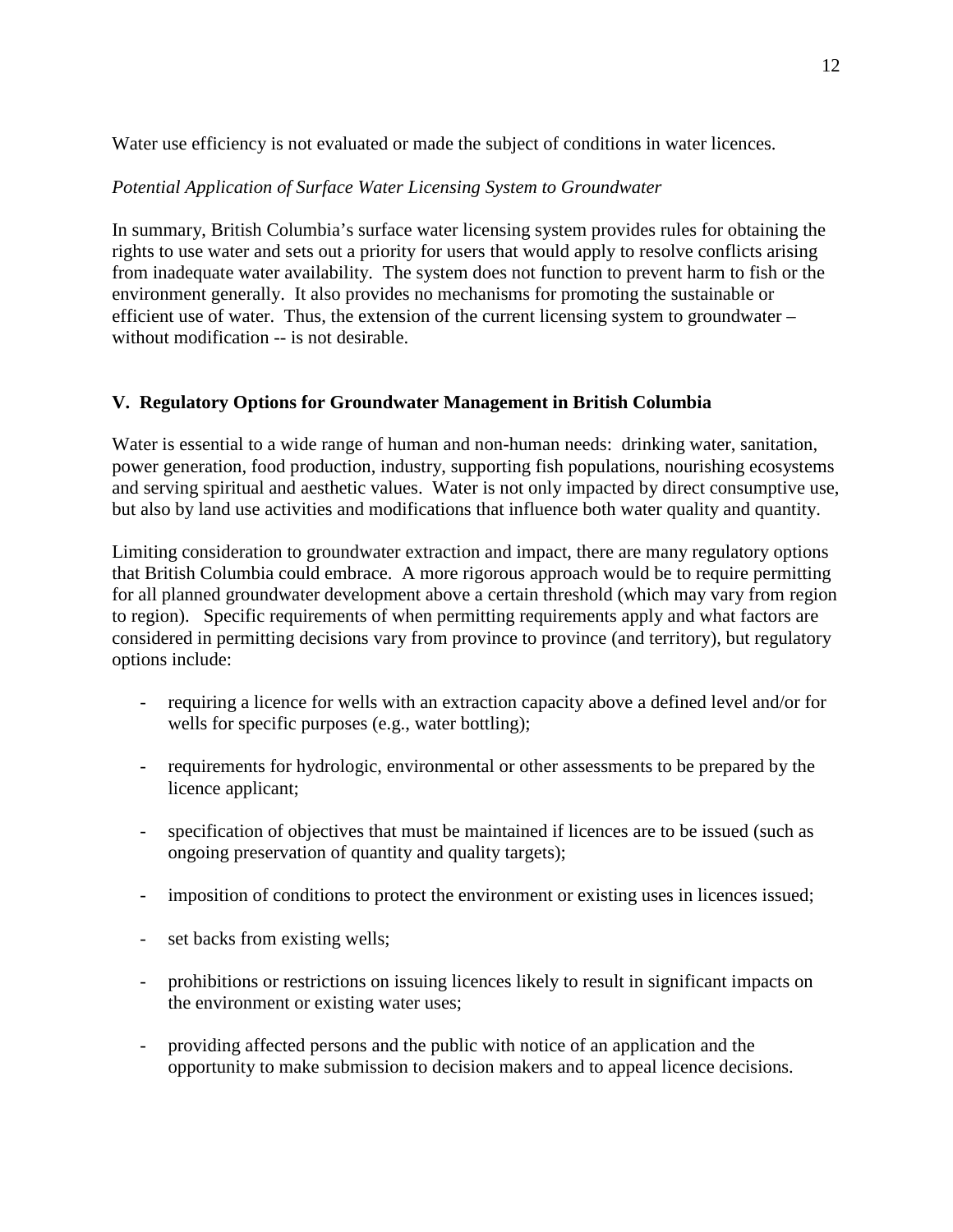Specific examples of these provisions are cited below.

Consideration of water reforms should not be limited only to groundwater. Given increasing demands for consumptive water use and a growing array of threats to water quality, governments need to embrace a comprehensive regulatory approach that integrates the political, economic, administrative, social processes and institutions by which public authorities, communities and the private sector take decisions on how best to develop and manage water resources. The ultimate goal of water governance reform is to ensure the sustainable use of water.

The complexity, uncertainty and increasing vulnerability of both natural and human systems has led to widespread support integrated water resources management (IWRM). IWRM has been described as a process that promotes the co-ordinated development and management of water, land and related resources, in order to maximize the resultant economic and social welfare in an equitable manner without compromising the sustainability of vital ecosystems. This approach emphasizes managing water allocations within the ecological limits of availability, with a premium on three main aspects: equity, efficiency and environmental sustainability.

British Columbia's regulatory approach, however, allows consumptive groundwater extraction to the detriment of water's other essential roles. Given that there are many jurisdictions in North America have significantly more advanced groundwater regulation, there are many experiences and models from which British Columbia could draw in formulating legislative proposals. This assessment canvasses development from other regions that may assist British Columbia in:

- avoiding or minimizing impacts on the environment;
- protecting groundwater quality;
- minimizing the conflicts and harm resulting from groundwater usage;
- encouraging the sustainable and efficient use of groundwater;
- achieving integrated water resources management.

# **European Union:**

In 2000, the European Parliament and Council of the European Union adopted the "Water Framework Directive" (WFD).<sup>14</sup> The WFD is often lauded for its adoption of the river basin as the management unit (as opposed to political or other administrative boundaries for management units).

The WFD sets an objective the coordination of efforts to protect the qualitative and quantative aspects of both surface and ground water, which moves toward integrated watershed

<sup>&</sup>lt;u>.</u>  $14$  Directive 2000/60/EC of the European Parliament and of the Council establishing a framework for Community action in the field of water policy (23 Oct. 2000) Official Journal of the European Community 22.12.2000 L327/1.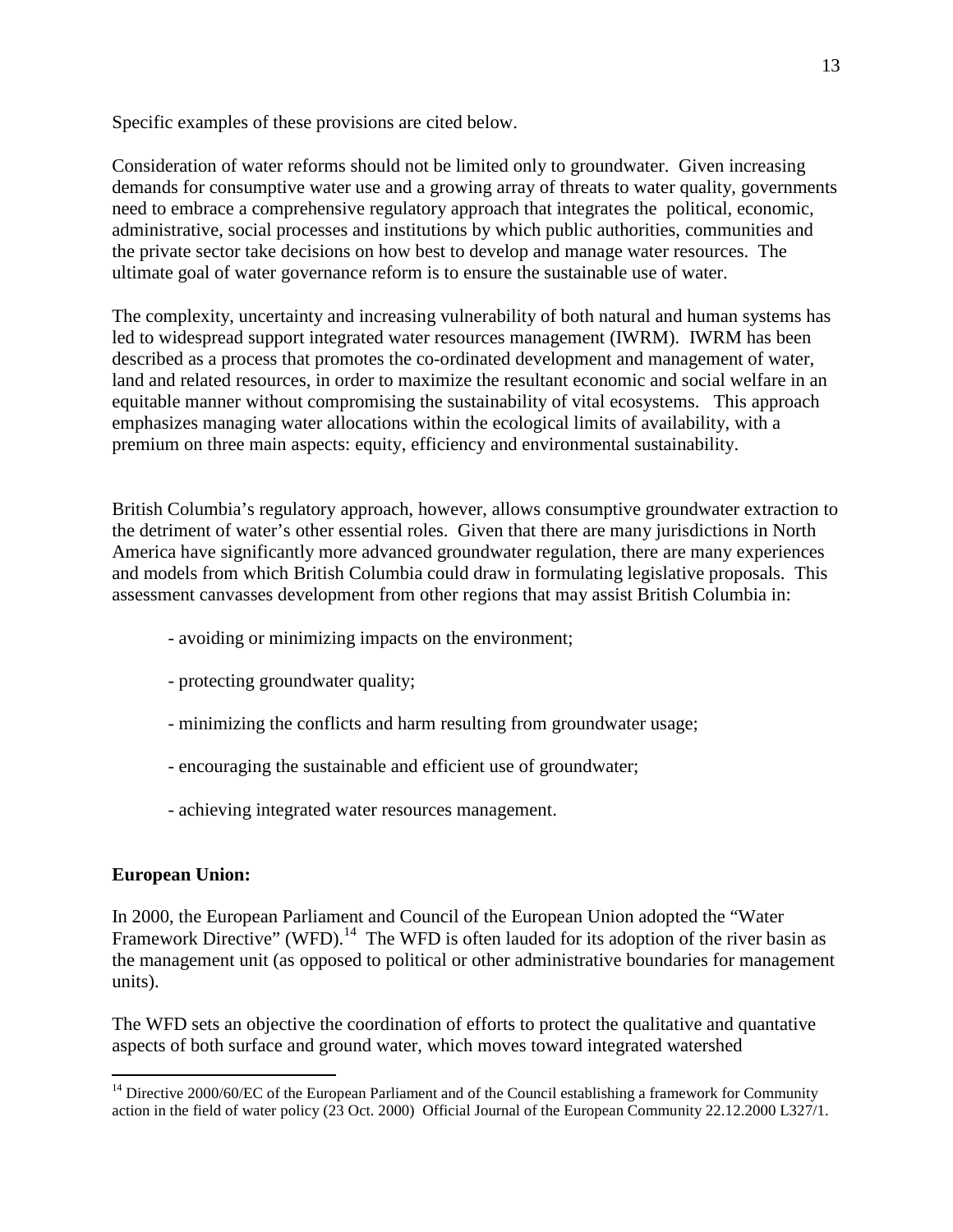management. The new Water Framework Directive will create watershed management organizations for all of Europe's rivers, half of which cross national boundaries. Rigorous water quality standards strictly limit emissions of harmful substances, which are in turn linked to environmental quality standards.

These standards are integrated within an overarching water quality management strategy that integrates multiple uses (such as water supply and industrial use) and multiple types of water supply (both ground and surface waters). Public participation in the newly created watershed organizations is legally required.

The European Commission adopted a proposal for a new Directive to protect groundwater from pollution on September 2003. Based on an EU-wide approach, the proposed Directive introduces, for the first time, quality objectives, obliging Member States to monitor and assess groundwater quality on the basis of common criteria and to identify and reverse trends in groundwater pollution. The proposal is intended to ensure an obligation under the Water Framework Directive, which aims to ensure good status of all waters in the EU.

*Canada:* (Information appearing in this section was obtained from the report *Buried Treasure* authored by Linda Nowlan and published by the Gordon Foundation. Complete report available at: www.buriedtreasurecanada.ca.)

**Ontario** recently revised its regulatory oversights of "permits to take water". When permit applications are filed, a number of considerations must be engaged, including: protection of the natural functions of the ecosystem; water availability; water use (including the impact or potential impact of the water on water balance and sustainable aquifer yield); and other issues including the interests of anyone else who has an interest in the water taking. The sustainability of the watershed and the intended use of the water are also considered in Ontario. The source protection requirements in the new *Clean Water Act* will also affect groundwater protection in Ontario.

Under the *Water Quality Regulation* of the *Clean Environment Act*, all waterworks in **New Brunswick** using more than 50 cubic metres of water daily require a permit to operate except in the case of a domestic well not connected to a distribution system. These groundwater sources must conduct a Water Supply Source Assessment, according to guidelines published to assist both the public and private sectors in the construction or modification of municipal and other large-scale water supply sources. The primary objective of these guidelines is to promote the proper testing and construction of water supply sources so that they will give a long-term yield of adequate quality water. In doing this, information on groundwater will be collected, and the impacts on existing water sources assessed.

In **Alberta**, the minister holds the right to deny licences not deemed in the "public interest." Also, regulators *must* consider whatever restrictions or guidance an approved water management plan provides, and *may* consider any existing, potential, or cumulative effects on the aquatic environment; hydraulic, hydrological, and hydrogeological effects; and effects on household users, other licensees, and traditional agriculture users that may result from the diversion of